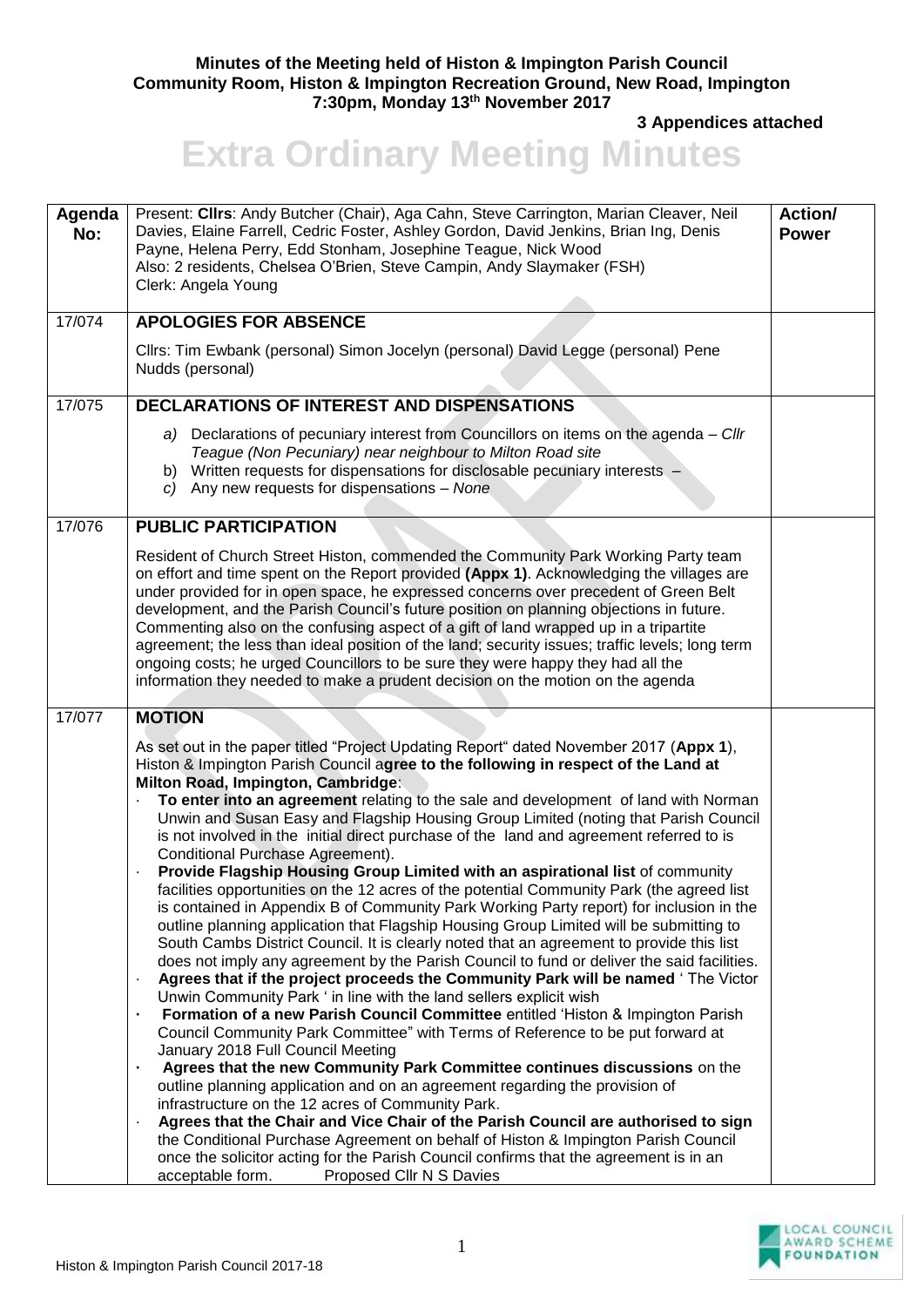Members were provided with comments made by Cllr Ewbank (not present) and Cllr Jenkins **(Appx 2)**. Cllr Davies had a prepared statement and addressed the motion **(Appx 3)** and commended it wholeheartedly to the Council. Cllr Ing, fellow member of the Working Party, addressed queries raised by members:

- Requirement for additional Open Space SCDC have provided figures based on national standard. Noted that the demand is not proven but that demand for facilities at the Recreation Ground far outweigh that predicted, largely because the provision of the facility is the trigger for take up
- Transport/Access Study There is no indication that options as provided would be the final solution. Cllr Ing advised traffic impact on the B1049 was envisaged to be minimal. Cllr Jenkins stressed the need to provide safe access directly by foot or cycle
- Neighbourhood Plan was as yet still emerging, but the proposal was seen as being in the spirit of the emerging Plan
- Conditional Purchase Agreement Clarified that the Housing Associated could not go ahead without the Parish Council taking on the 12 acre part of the site
- Planning Consultation Clarified the Parish Council would be required to approve the submission of the planning application, being an Exception site
- Precedent accepted that any landowner could submit planning applications now; this would be no different than the current situation
- Other Sites The Working Party believe the Milton Road site is the only opportunity and one not to be missed
- On-Going Costs Estimated costs of maintenance only option was £12k per annum, to be known as 'option Zero Zero', acknowledging this may exclude insurance costs. Flagship Housing would be providing basic infrastructure prior to hand over. Any capital expenditure would be part of a separate proposal for decision at Full Council

Points subsequently raised:

- Cllr Carrington commended the project and the chances it brought for anything from dog walking facilities for residents, to the heights of exceptional tennis provision. Cllr Carrington requested a clarification change to bullet point 2 "agreed" to read "aspirational" list
- Cllr Davies reminded all of previous facilities delivered for the community by the power of positive vision and the improvements in lifestyle it has brought to so many residents
- Cllr Gordon supported the concept fully and stressed the unique situation the Council found itself in. Accepted the Council need to remain mindful about making sure any spend was for the benefit of the community. Clarification that Flagship Housing take ownership of the site after, and if, outline planning application is approved, Parish Council would not accept the land until planning conditions met
- Cllr Teague commended the vision to provide needed facilities at the north east end of the villages. The affordable housing aspect and the nomination rights for residents was important
- Cllr Cleaver showed support for acquisition of the land, although less supportive of the market housing aspect. It was accepted this was a matter of economics under Government policy
- Cllr Jenkins had concerns over the distance of the site for the village centre and reiterated the need for good access
- Cllr Payne questioned the wisdom of a Committee being formed, preferring a Sub-Committee of the Recreation Committee, to allow interaction between the 2 sites and their use/management. Additional concern the Finance, Legal and Admin Committee should have the opportunity to review the Community Purchase Agreement before final signature undertaken

Having heard from all who wanted to speak, Chairman asked for any proposed amendments. Proposed Cllr Davies, Seconded Cllr In to amend as follows:

As set out in the paper titled "Project Updating Report" dated November 2017 (**Appx 1**), Histon & Impington Parish Council a**gree to the following in respect of the Land at Milton Road, Impington, Cambridge**: